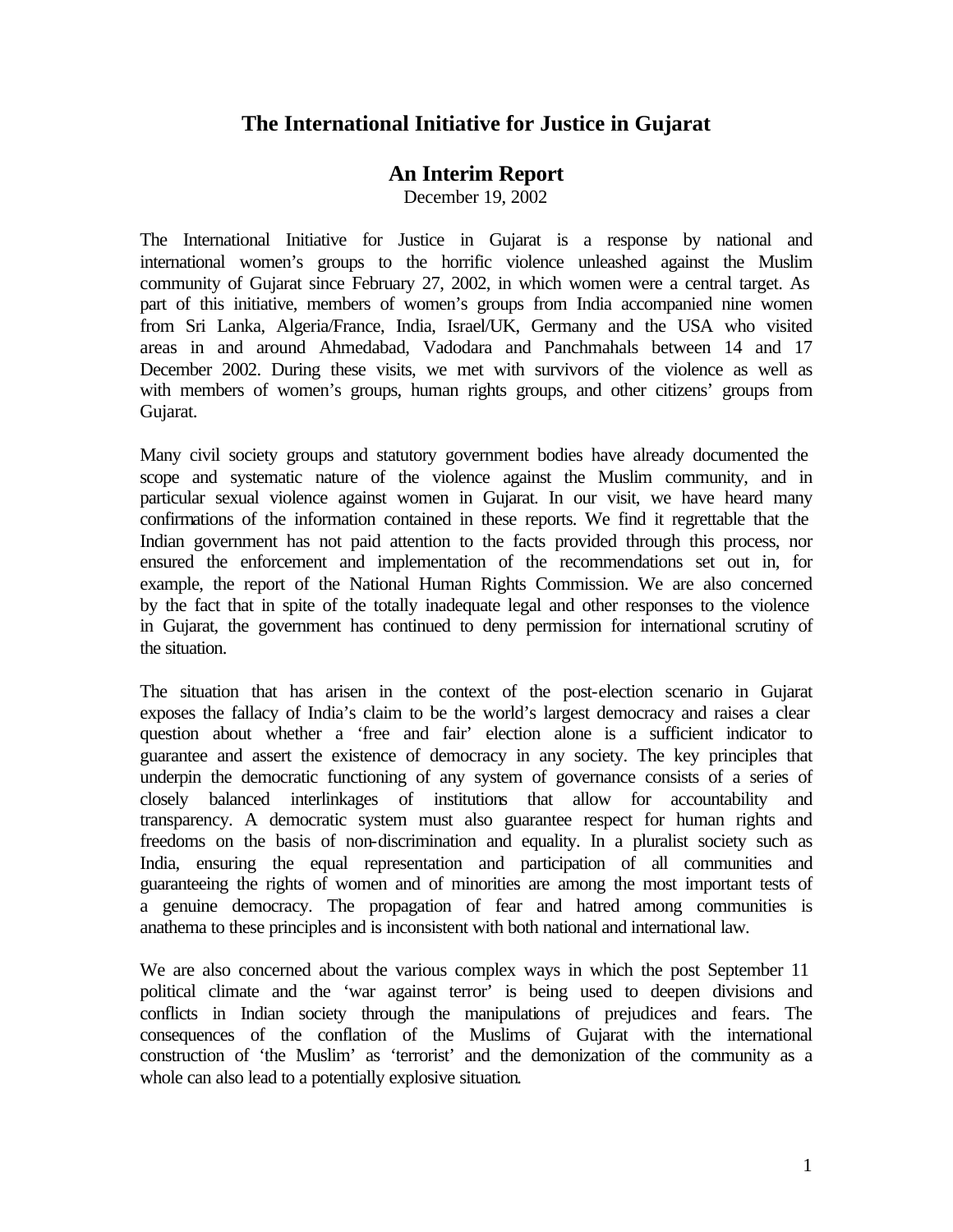We have no doubt that the state has been complicit both in the perpetration of the violence in the state of Gujarat, and in the failure to redress it. Nine months later, we are appalled to discover the continuing levels of violence and the inadequacies of existing mechanisms to deliver justice to the victims and survivors. This violence, which reflects a longer and larger genocidal project, in our view constitutes a crime against humanity and satisfies the legal definition of genocide, both of which are crimes of the most serious dimension under international law. In addition, the results of the recent election in Gujarat give the instigators and perpetrators of violence in that state the power and potential to continue with their campaign of hate and terror against the Muslim community. As we heard so often, 'They will never let us survive'. This constitutes a frightening exacerbation of the genocidal conditions prevailing in Gujarat with the potential of spreading to other parts of India, and calls for an urgent and concerted international and national response.

The use of systematic rape and sexual violence as a strategy for terrorizing and brutalizing women in conflict situations echoes experiences of women in Bangladesh in 1971, and in countries such as Rwanda, Bosnia and Algeria. In Gujarat, as in all these other countries, women have been targeted as members of the 'other' community, as symbols of the community's honour and as the ones who sustain the community and reproduce the next generation. This has become an all too common aspect of larger political projects of genocide, crimes against humanity and subjugation. In Gujarat, sexual violence against Muslim women as well as against women in inter-religious marriages is central to the organized political project of Hindutva. During our visit, we have been struck by the explicit use of male sexuality as the mechanism and mobilising tool for recruiting members for the 'cause' and as a means of imposing 'Hindu' dominance upon the Muslim community. We find chillingly unique the incitement to sexual violence as a means of proving the masculinity of the 'Hindu' man, as reflected in the political propaganda of the forces of Hindutva prior to, during and after the violence in February/March 2002 and as carried out through patterns of men stripping and exposing themselves to women in an aggressive and threatening manner, and committing acts of mass rape and burning of victims.

The impact of sexual violence experienced by Muslim women of Gujarat continues. The medical system has proved to be unresponsive to the needs of women who have been victims of violence including sexual violence. Survivors of sexual violence have little access to counseling, and issues relating to their sexual and reproductive health and rights are neglected. We found very little attention paid to issues relating to pregnancy, abortions and sexually transmitted infections as a consequence of sexual violence, and were appalled at the lack of safe spaces for women to recover and defend themselves. The medical system has also proved to be unresponsive to the needs of women who have been victims of violence including sexual violence. Survivors of sexual violence have little access to counseling, and issues relating to their sexual and reproductive health and rights are neglected. We found very little attention paid to issues relating to pregnancy, abortions and sexually transmitted infections as a consequence of sexual violence, and were appalled at the lack of safe spaces for women to recover and defend themselves.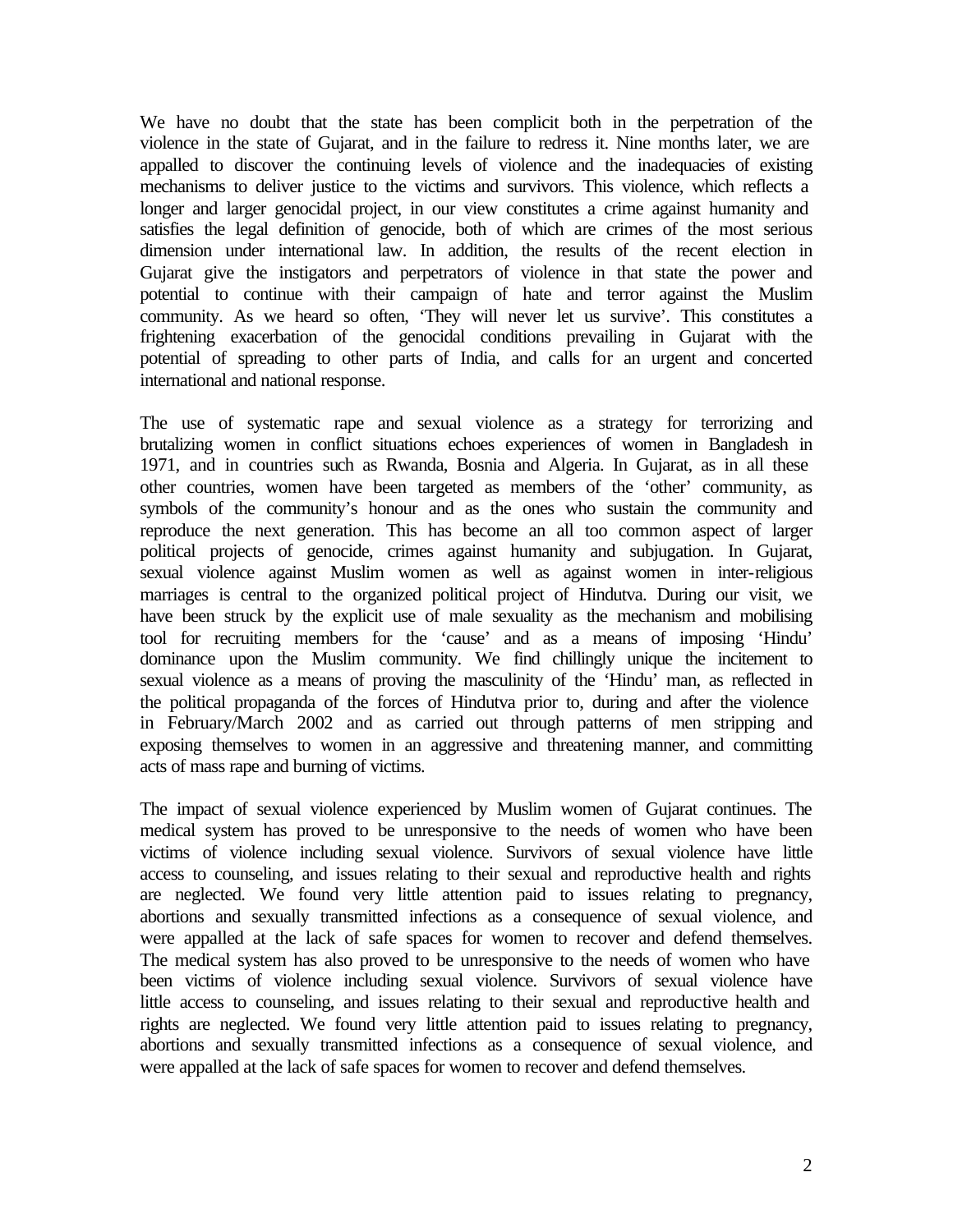The few women who tried to bring charges of sexual violence have found the legal and investigative systems totally unresponsive to their needs. In many cases, it is the police who were the instigators and perpetrators of sexual violence against Muslim women. The entire system conspires to detract from the gravity of sexual violence as a crime including as a crime against humanity. In addition, patriarchal attitudes that prevail throughout the system preclude an unbiased approach on the part of the police and lawyers. The known connections of officials within the legal system including many members of the police, Public Prosecutors and the judiciary, with organizations of the Sangh Parivar clearly impairs the course of justice. In cases of sexual violence combined with murder, there is a tragic tendency to prioritise murder over rape. This situation has made it clear that the criminal justice system as it exists in India at present is not capable of dealing with incidents of sexual and other violence, particularly of a communal nature. What the experiences of Gujarat show more clearly than ever is the need to eliminate unjust evidentiary requirements that prevent prosecution without medical reports and other corroborating evidence.

Many women victims of sexual violence have been silenced, not only by the blatant biases against them at the level of the police, the medical and legal systems but also by their families and communities who seek to hide their 'shame'. The forced marriage of young girls in an attempt to hide the fact that they had been raped, or as a preventative measure is but one terrible consequence of this situation. We met many mothers who admitted to us that they had been compelled to send their daughters 'away' or marry them off to men who they knew to be unsuitable. The failure of state agencies to prosecute perpetrators of violence means that rapists are free to continue to threaten and taunt women on a daily basis.

This situation is all the more unacceptable in the face of progress that has been made internationally in terms of prosecuting rape and sexual violence as torture, as a war crime and as a crime against humanity and genocide at the ad hoc Tribunals for the former Yugoslavia and Rwanda. These advances have now been expanded and codified in the Rome Statute of the International Criminal Court (ICC).

In addition, many testimonies point to the direct involvement of BJP, VHP and Bajrang Dal leaders as instigators and perpetrators of the violence in Gujarat. In a search for justice, holding public figures who bear a specific responsibility to safeguard democratic norms and human rights accountable is an essential step. This accountability has been demonstrated in the Tribunals for the former Yugoslavia and Rwanda, where public officials and public figures have been tried and convicted for the instigation and encouragement of crimes against humanity and genocide including sexual violence.

Despite the Indian government's claims that normalcy has been restored, during our visits we have seen patterns of continuing violence that totally marginalize the Muslim community and convey to them that they do not have any place within the Indian nation today.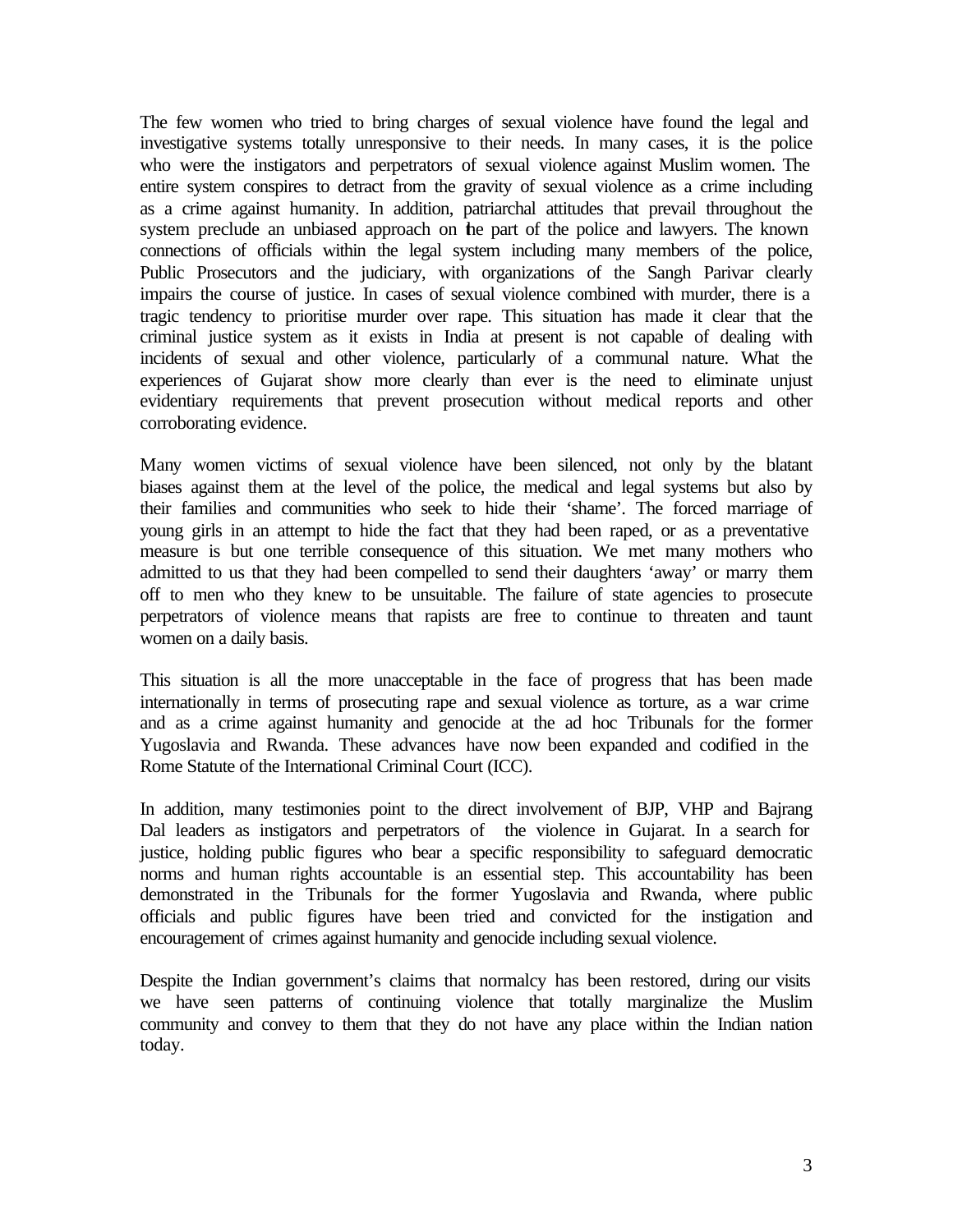- ß We met many Muslims who had been displaced due to the attacks on their villages are not allowed to return to their homes. They continue to live in a state of limbo, unable to work, unable to send their children to school and with a deep sense of physical and mental insecurity. Even those few who remained in their villages and homes, or who have returned, are facing constant threats and insults. They fear to let children out of the home to play; they live a second-class and constrained existence and are denied freedom of movement even within the areas in which they live and work.
- ß In many cases, Muslims face an economic boycott, despite claims to the contrary. They remain unable to farm their fields, operate commercial vehicles, or return to their businesses. They are no longer allowed to rent stalls in public markets or fairs, and are being fired from their jobs including in the public sector. Muslims are also now forbidden to engage in traditional occupations of the community, many of which have been taken over by others. This situation presents a grim parallel to the ghettoization and economic persecution faced by the Jewish community in Nazi Germany.
- ß The criminal justice system has failed to deliver justice to the victims of the violence. The Police have deliberately and consistently produced distorted, erroneous and incomplete complaints, or have refused to register complains altogether. The investigations have almost always been biased, and in some cases false charge sheets have been filed against the victims themselves. While perpetrators continue to enjoy impunity, hundreds of Muslims remain in prison on false charges.
- ß Everywhere we went, in towns and villages, we met Muslims who spoke of being forced to 'compromise'. They are being subject to constant pressure to withdraw their complaints, in exchange for being allowed to return to their homes. They speak of an increasing surrender of their social and cultural way of life, including prohibitions on prayer. The Muslims have also experienced the destruction of mosques, graves and community buildings as an attack on the community as a whole.
- ß The state continues to abdicate its responsibilities to the Muslim citizens of Gujarat in terms of support for survival needs, rehabilitation and reconstruction in the aftermath of the violence. It has left this process almost entirely in the hands of NGOs and charitable organizations. The fact that at present it is primarily Muslim organizations that are providing resources for relief and reconstruction in Gujarat points to shrinking secular spaces and heightens feelings within the Muslim community that they have been abandoned by the state and by fellow citizens and that it is only within their own community that they will find support and security.
- ß Administrative procedures are insensitive to, and obstruct access to redress for victims, such as widows' pensions, school admission, documentation for 'missing persons';
- There is a lack of focus on specific issues faced by single women, widows, female heads of households especially in the context where their traditional systems of support have collapsed;

Analyzing and combating the continuing violence in Gujarat becomes all the more critical in the context of the recent elections. Given the failure of all other democratic institutions to protect them, the Muslims of Gujarat saw the elections as their last hope.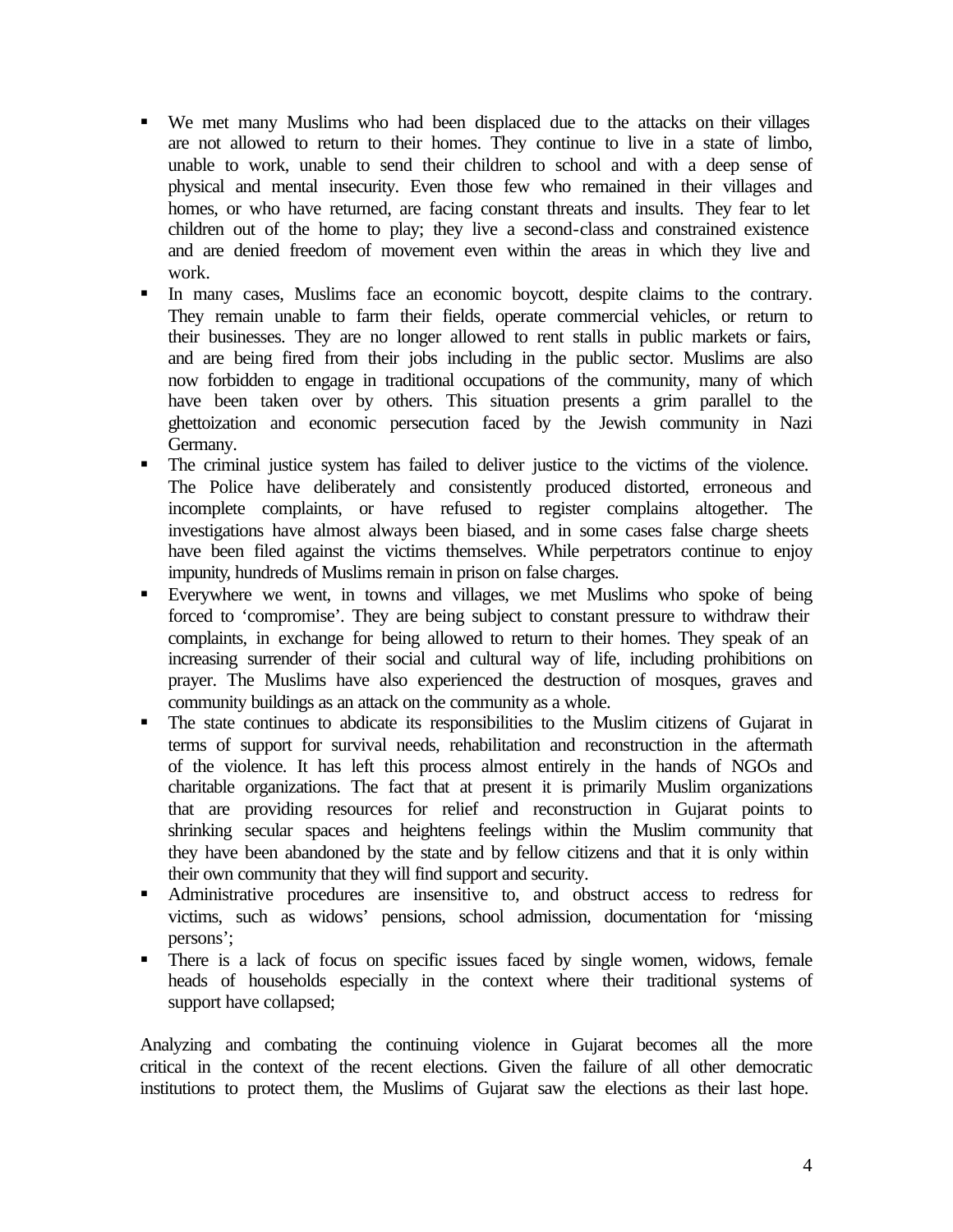They came out in large numbers to exercise their franchise as citizens in spite of widespread intimidation including use of hate speech and direct threats during the polling. In all our interviews, we found that the election had become such a critical watershed in their own perception of the future, that plans to return to their homes and rebuild their lives were put on hold until the results of the election were known.

**In the post-election scenario, where the BJP won in all areas where violence was most widespread,** Muslims feel that for them, all democratic options for justice and representation have been closed off. On the one hand the election results give the perpetrators of violence in Gujarat a 'legitimate' platform from which to deny that violence of this scale ever happened. On the other hand at the local level the pre-election as well as post election victory slogans not only explicitly admit the violence but also hold out the threat of its continuation. The election result reaffirms the impunity of those who unleashed and enacted the violence, and their renewed strength has increased fear among the Muslim community. Muslim women told us that slogans at the 'vijay yatra's directly stated that sexual violence against women would be a part of a future political agenda: **'There is more violence to come'.** *(Aage aur dhamaal hai!)*

Post-election victory speeches and statements have also threatened all those who have tried to draw attention to the situation of the Muslim community in Gujarat, labeling them as 'pseudo-secularists' who try to ruin the image of Gujarat. For example, we cite Pravin Togadia's statement, "All Hindutva opponents will get the death sentence and we will leave it to the people to carry this out". (The Hindu, 18 Dec, 2002). Such statements enhance fear and insecurity among NGOs, community leaders and progressive media persons that they would be targeted next. In many villages women activists are being told 'we know where you live, we know you go to the field alone, what happened to Muslim women can also happen to you'. The tolerance of such hate propaganda is morally reprehensible, and in flagrant violation of national and international standards that prohibit the inciting of hatred against a community, as set out in the Convention against Genocide and in the International Covenant on Civil and Political Rights, to which India is a signatory.

At the conclusion of our visit, the most immediate need remains to guarantee safety, and legal and social justice to the victims of violence in Gujarat at the individual and collective level. Not only must the system of justice and law be re-defined in the context of the specific nature and form of the violence, so that individuals who have suffered may receive justice, but all those who bear responsibility for propagating and encouraging the violence through their political and other activities must be held accountable for their failure to protect the rights of Indian citizens and for the flagrant violation of international and national human rights norms and standards.

Even as we indict the state and its mechanisms for its failures to protect citizens and to provide redress for injustices, we also call upon all Indian people and civil society institutions to actively counter the campaign of hatred and fear that is at the core of this genocidal project. Active mobilisation against discrimination and hate-mongering against minorities and against women on the part of all sectors of society within and outside